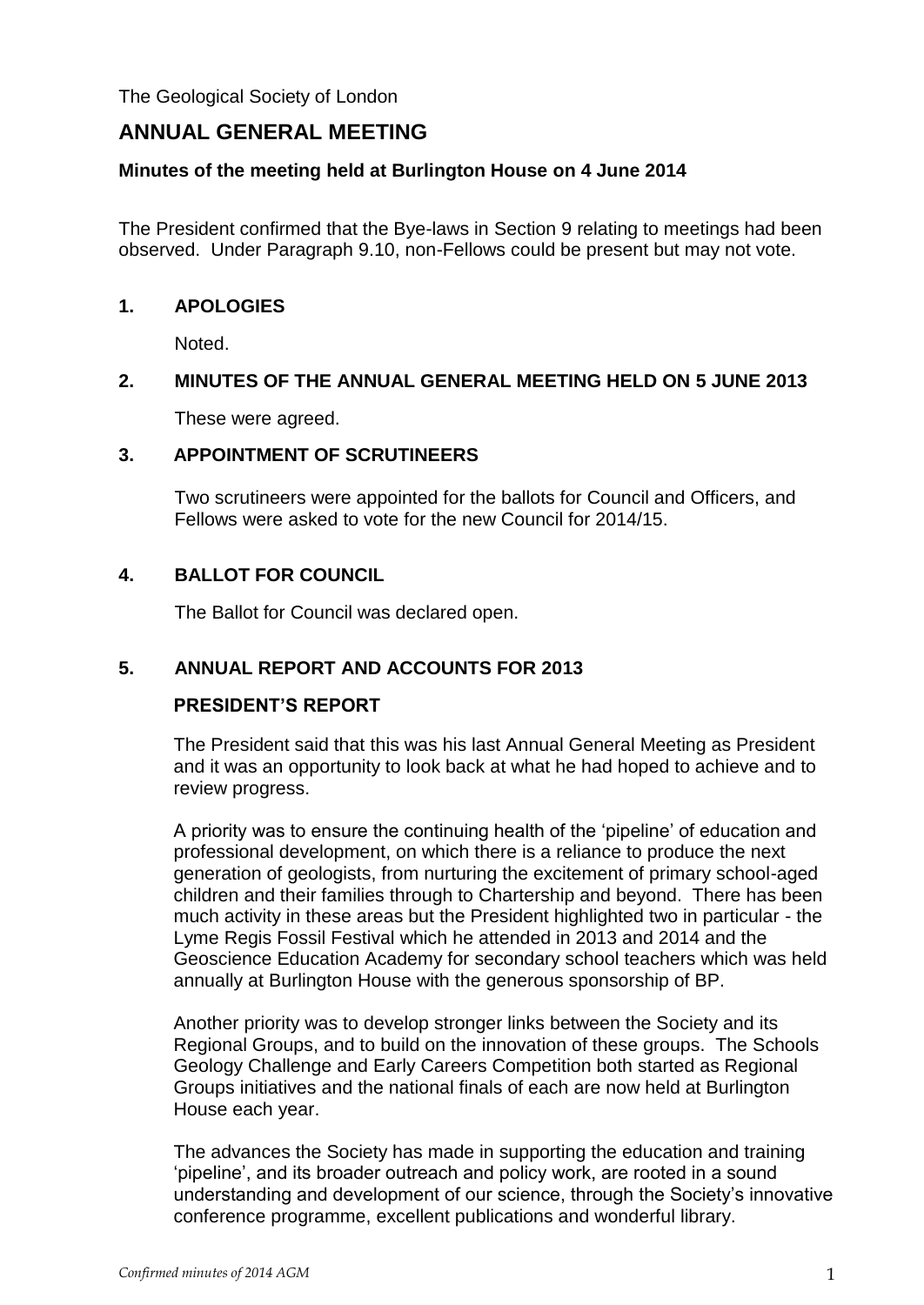The President said he was delighted that during his tenure, the Society has for the first time developed a Science Strategy which was agreed by Council at its meeting in April.

The Society also continued to strengthen and broaden Chartership and its accreditation activities, vital tools for the formation of the next generation of professional geologists. The advances made at home make the Society an increasingly attractive partner for overseas organisations and it continued to play a leading role internationally. A highlight in 2013 for the President was to visit Hong Kong where the Regional Group goes from strength to strength.

The President was delighted to announce an initiative agreed by Council at their April meeting which was the creation of a new status of Associated Society. This will provide a framework for kindred organisations which wish to work with the Society, whether in relation to publishing activities, joint meetings, matters of professional development, education, or communication with policy-makers and the wider public. Initially overseas organisations with which the Society already has a relationship, through Memoranda of Understanding or Mutual Reciprocity Agreements, will be invited to become Associated Societies. Over time, it is hoped this status will be taken up by suitable organisations in a wide range of countries, who may value the opportunity to learn from the experience the Society has built as the world's oldest national geological society.

## **SECRETARIES' REPORTS**

#### *External Relations*

Prof Alan Lord, Secretary Foreign & External Affairs, reported on the following topics:

**Towards a Science Communications Strategy**. A next step for the External Relations committee, working with the new Science & External Relations committee, is to develop a Science Communications Strategy which will build on the Science Strategy.

**Geology for Society**. Aimed at policy and decision-makers as well as the wider public, 'Geology for Society' outlines the importance of geology to our society. It was well-received, including in Europe where partners in the European Federation of Geologists have agreed to translate it into their language.

**Climate Change Statement**. This was reviewed and found to be fit for purpose. An addendum was issued to provide an update on recent research.

**Launch of ReFINE (Researching Fracking in Europe).** The Society gave its support to this initiative, a consortium of university research teams seeking to investigate, from a neutral point of view, the issue of shale gas and oil exploitation using hydrofracturing and its potential risks. The launch event was held at Burlington House in November.

The Society made 18 responses to departmental consultations and parliamentary enquiries, many with collaborators (for example, British Geological Survey, Committee of Heads of University Geoscience Departments,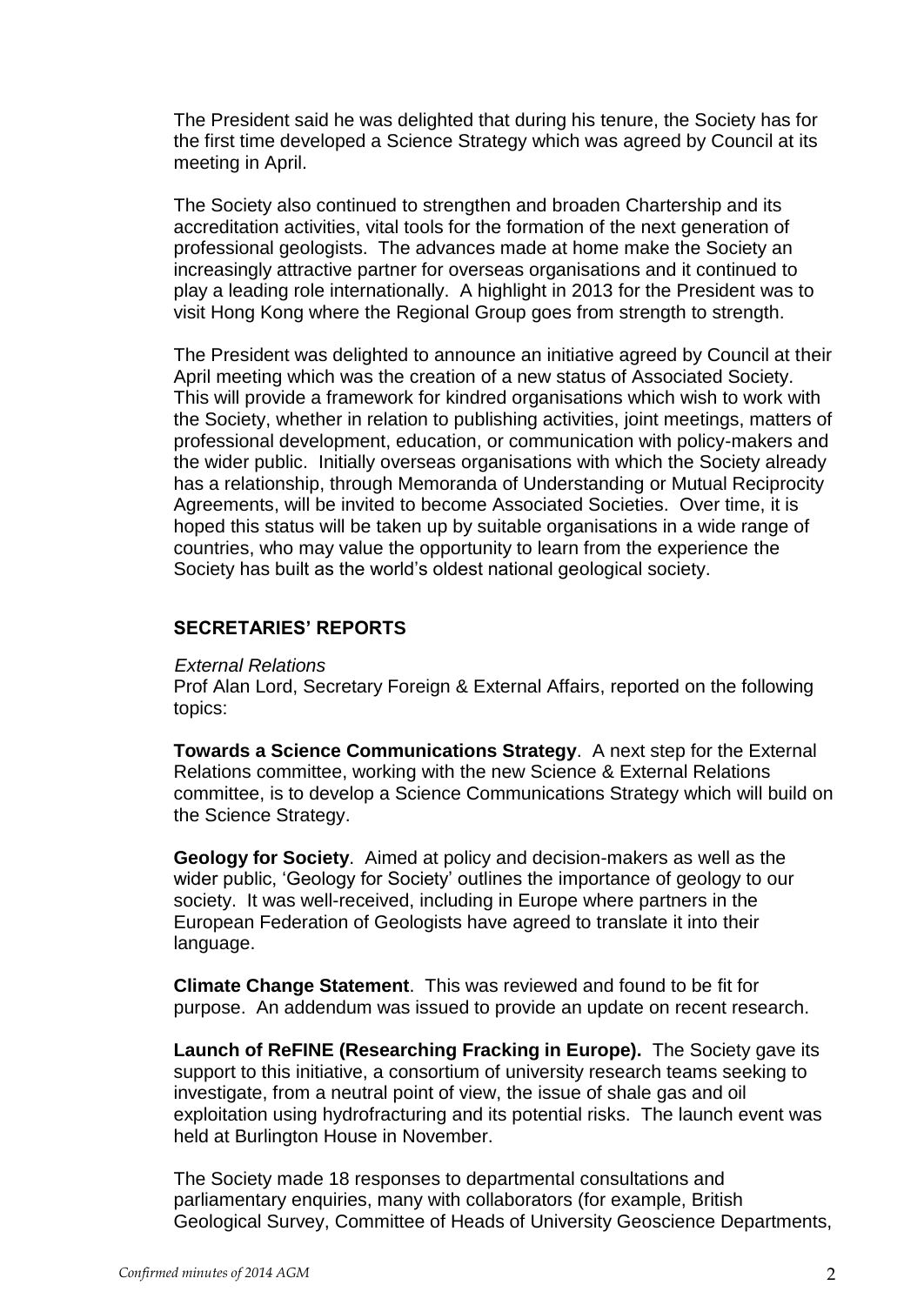Petroleum Exploration Society of Great Britain, British Geotechnical Association). The Society's input, which is only given from a position of knowledge, is taken seriously and has an impact on matters ranging from nuclear waste disposal to NERC governance. Over a number of years the Society has built a reputation as a trusted source of independent authoritative advice, and increasingly government departments and parliamentary committees make direct approaches for assistance. This has led to a constructive relationship with politicians and policy-advisers.

**Education**. The Schools Affiliate Scheme has nearly 200 member schools. Earth Science Week in October sought to stimulate involvement of other organisations on the theme of 'Geology outside'. The theme for 2014 is 'Our Geoheritage' and it is hoped that an even wider range of national and local groups will get involved. Nearly 700 students attended Careers days held in Edinburgh and at BGS Keyworth. Sponsorship is still being sought for the very successful London lectures but meanwhile these continue with funding by the Society. The Friends of the Geological Society scheme prospered with several events held for members.

The Geoconservation committee, an important element of relations with devolved administrations, was relaunched under the chairmanship of Prof Rob Butler. An exciting project was launched during 2014 to identify and raise awareness of 100 Great Geosites in the UK and Ireland.

**International**. The Society continued to try to influence international affairs. The International Union of Geological Sciences appointed the New Activities Strategic Implementation Group (NASIC) to take forward their initiative 'Resourcing Future Generations' and this is chaired by Edmund Nickless. There were growing links with Europe by attending meetings and working with the European Federation of Geologists and the European Geosciences Union. The Society supported student development through the organisation, Geology for Global Development. We are grateful to our Corporate Affiliates for their continuing support and in particular Schlumberger for making it possible for the Lyell Collection to be accessed free by approved institutes of higher education in selected lesser developed countries.

Prof Lord acknowledged the help of Nick Rogers and Rob Butler as the chairs of the Education and Geoconservation committees respectively, and Colin Summerhayes for his work on the climate change statement; and the staff, especially Nic Bilham, Sarah Day, Joanna Mears, Judi Lakin and Florence Bullough.

#### *Science*

Prof Al Fraser, Secretary Science, said it had been an exciting year and the approval of the Science Strategy, on which he reported at the last AGM, was a major move forward. The aims are to actively promote geosciences; advance understanding of the geosphere; facilitate communication to geologists and nongeologists; and highlight the value of geosciences to society. The Society has always received excellent proposals for meetings but historically has been almost entirely reactive. Council wishes to develop a stronger proactive element to the science programme led by the Science committee and Specialist Groups.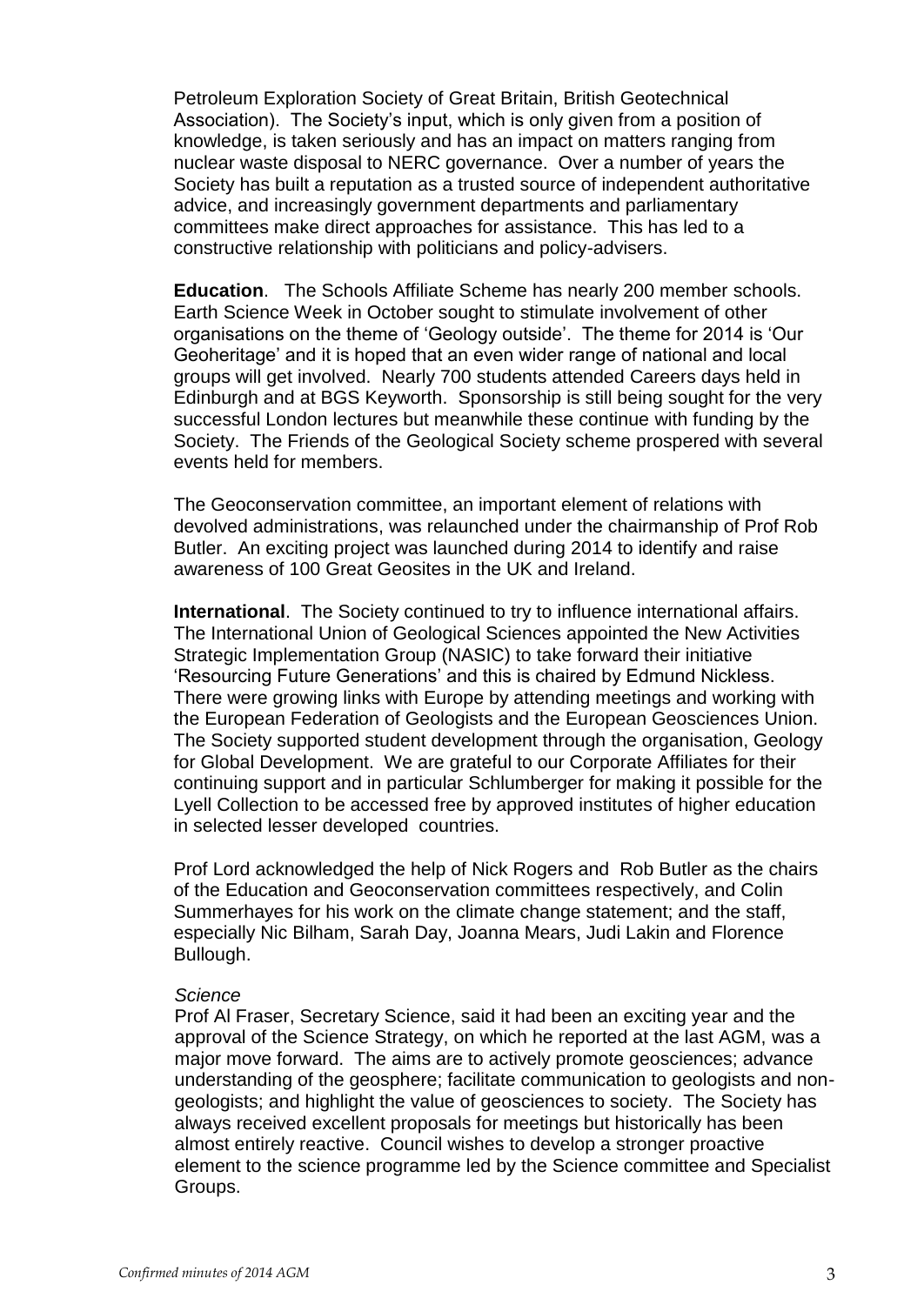Two 'maps' have been identified:- a *Subject map* based on our Specialist Groups which are grouped into 'families' through which they are now represented on the Science committee; and *Societal Challenges map* based on the main topics addressed in 'Geology for Society' and to be developed through our Science Communications Strategy.

A more focused and strategic role for the Science committee is being developed. A vital part of that role is to build stronger links with and between the Specialist Groups who have a vital part to play in developing the detail of the Science Strategy and delivering it. This interaction has been looked at and each member of the Science committee will be allocated to a group of Specialist Groups to allow better transfer of information.

An innovation is the introduction of 'themed' years, the primary vehicle for delivering the proactive aspect of the Society's science programme. 2015 will be Year of Mud and it is planned that 2016 will be the Year of Water. Themes are intended to be cross-cutting, and to embrace fundamental areas of research as well as economically and societally important applications. Excellent and varied meeting proposals have already been received for the Year of Mud, some of which will undoubtedly result in thematic sets of journal papers or groundbreaking Special Publications as a permanent legacy of the Year. Plans are being developed for outreach and educational activities around the theme of mud.

#### *Professional*

Mrs Tricia Henton, Secretary Professional Matters, said there are over 2.4k Chartered Geologists over a growing range of sectors including mineral exploration and some from oil and gas. Contaminated land continues to be a major growth area. There were over 40 applications for the 20+ year validation route, setting a positive example and demonstrating the value of Chartership to their peers and by example to junior colleagues. An agreement was reached with the American Institute of Professional Geologists for mutual recognition of the Chartered Geologist and Certified Professional Geologist titles which will be of benefit to certain of the Fellowship. The designation 'Chartered Scientist' is a valuable alternative title for those whose home institution is the Society but whose work spreads beyond geosciences and 'European Geologist' increases mobility across Europe and more widely.

Almost all UK undergraduate geosciences programmes are now accredited by the Society as are a growing number of MSc programmes. The graduates of accredited programmes are able to apply for Chartership a year earlier than those with unaccredited degrees. Mrs Henton thanked Dr Bill Gaskarth, Chartership Officer, for his work.

A recent innovation is the accreditation of in-house company training schemes. There are now nine and progress is being seen on work started four or five years ago. RPS Energy is the first company from the oil and gas sector to have its training scheme accredited.

Diversity, equality and inclusion are a priority for Council and Mrs Henton has been appointed to act as Diversity Champion, a role in which she will continue when she steps down from Council. The Society, through Edmund Nickless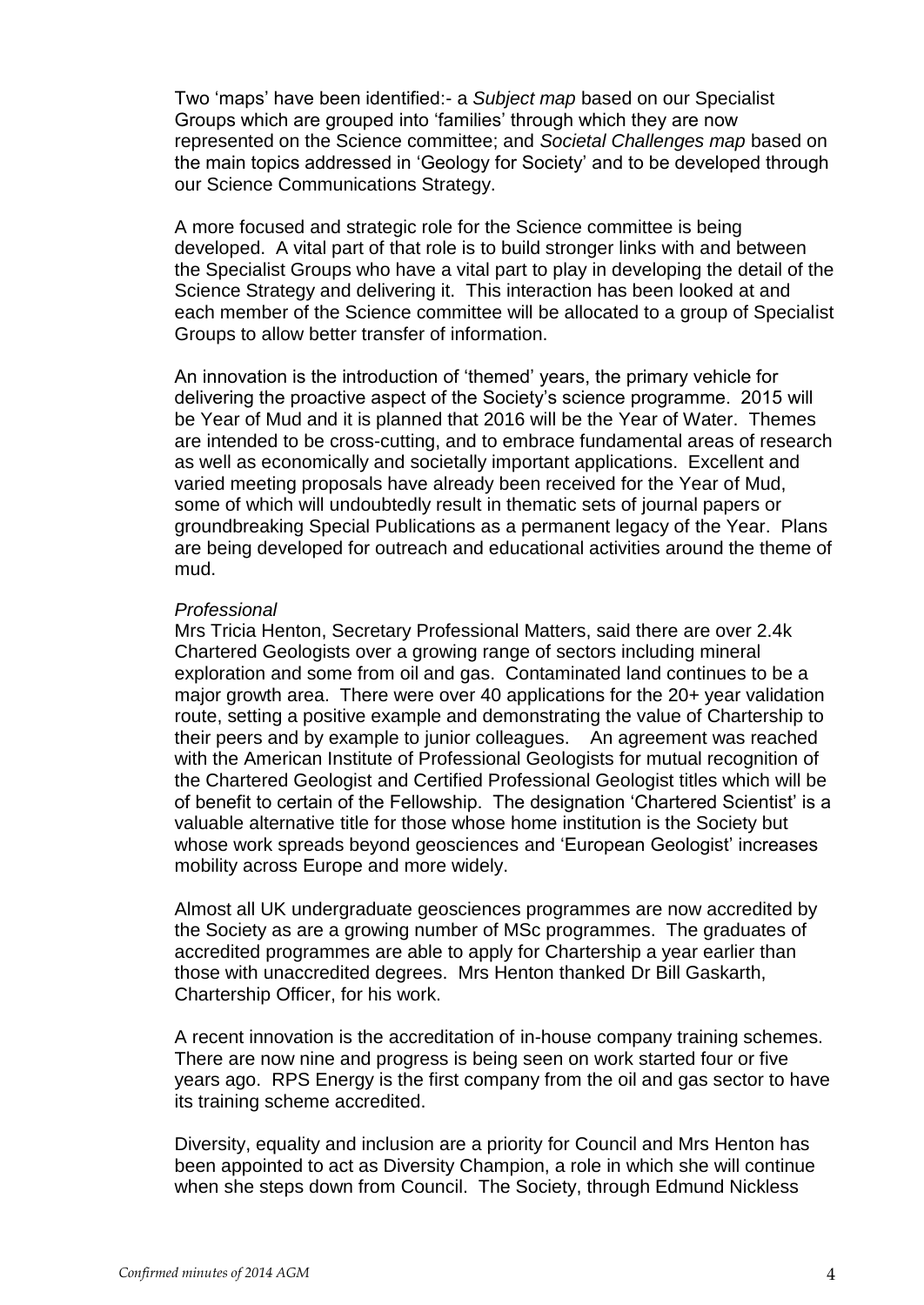who sits on their Board, is doing a lot of work with the Science Council which will culminate in a 'charter'.

Mrs Henton said it was her last report as a member of Council and an Officer. It had been a privilege to serve the Society and she thanked present and past Presidents for their support, as well as fellow members of Council and Officers, the staff, particularly Mohammed Jahangir, Fellowship Services Manager, and Stephanie Jones, PA to the Executive Officer, for their support. She thanked Bill Gaskarth for his support and Edmund Nickless for the skill and dedication with which he leads the Society.

#### *Publications*

Dr Jonathan Turner, Secretary Publications, said it was another successful year with many highlights but he had selected a few to mention.

Geofacets-GSL Millennium Edition, developed with Elsevier during 2013 and launched on 1 January 2014, enables Fellows to explore for map content within Society publications. It has been very successful and is most pleasing to use.

GeoScienceWorld, the online publications platform established by the Society together with six North American society publishers, approved an eBook project in 2013 which will launch in 2014 with around 700 titles being made available.

In April 2013 the Society implemented a new Open Access publishing policy to comply with Research Councils UK requirements, to remain attractive as a publisher to authors receiving RCUK funding, and to try to anticipate other developments in a rapidly changing landscape. The policy was widely praised for its clarify and fairness and has been emulated.

The past year saw the first fruits of our publishing agreement with the Scientific Committee on Antarctic Research with the publication of two book volumes:- *Antarctic Palaeoenvironments and Earth-Surface Processes* (SP381) and *Antarctica and Supercontinent Evolution* (SP383).

The Burlington House bookshop was opened in the Library in April and has been a great success. A wide range of Society publications and selected titles from other publishers are available for purchase.

Athens remote access is being taken up by an increasing number of Fellows, and the Library continues to grow the number of journals available through this route. But the facility is being under used and Fellows are encouraged to subscribe. *Nature* has just been added.

A pilot project to digitise our collection of maps of Malawi was successfully completed. Permission was secured from the Republic of Malawi to digitise these holdings for preservation purposes; the 120 map sheets in the collection were scanned with the kind support of the British Geological Survey, and metadata created for each map.

Prof Dan McKenzie generously donated his working papers on Plate Tectonics. A working group was appointed to consider how best to preserve and present this archival material , a project made possible by the kind sponsorship of BP,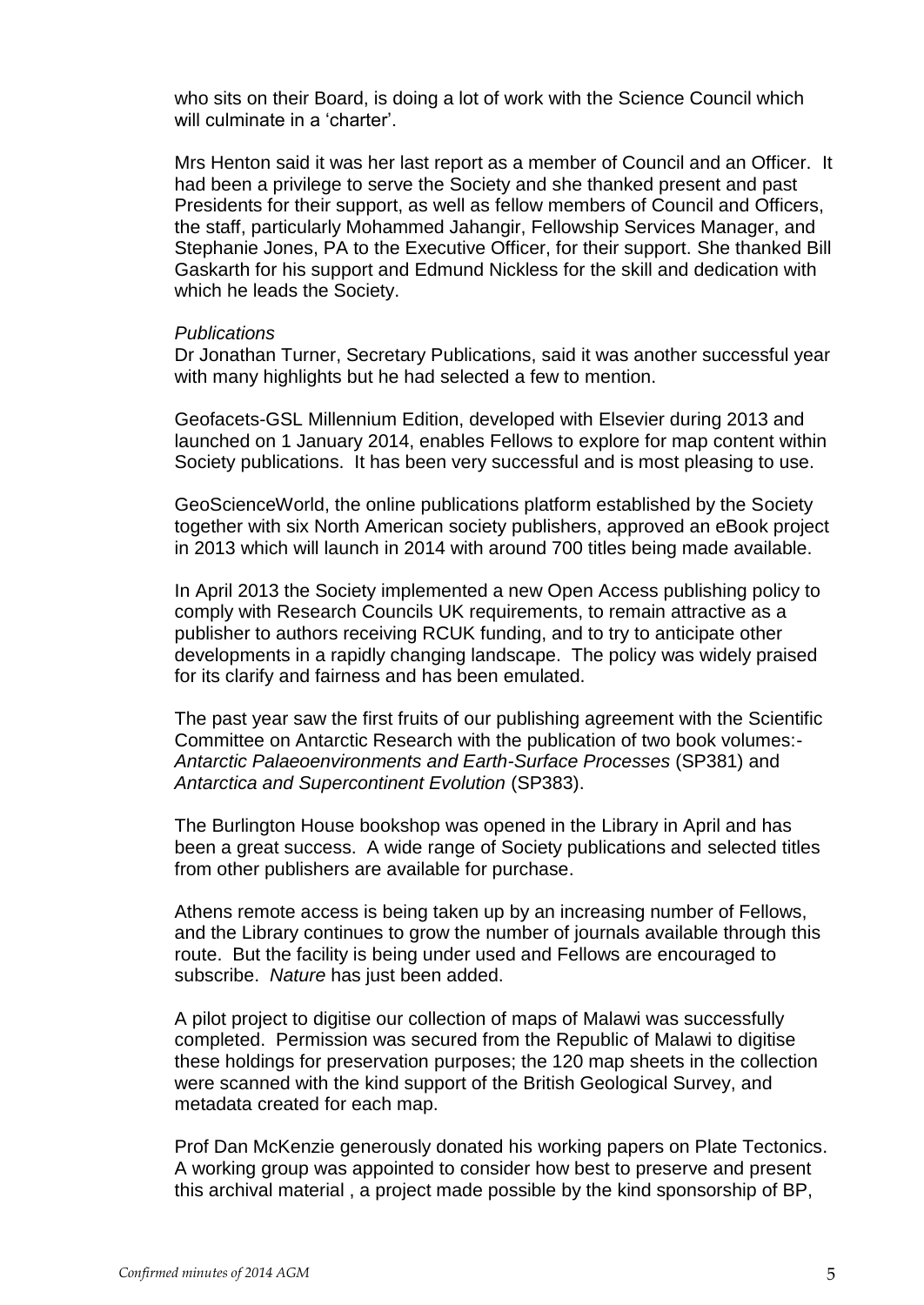BG Group, BHP Billiton and Hess. The archive is being developed to be available on line.

A strategy for the Library for the period 2014 – 2019 was developed during 2013 and approved by Council in 2014.

Dr Turner stepped down from Council today. He wished his successor, Dr Colin North, well. He thanked Neal Marriott and colleagues at the Publishing House and in the Library with whom it had been a privilege and a pleasure to work.

## **REPORT OF THE TREASURER**

Dr Adam Law, Treasurer, reported on a good year with the achievement of a financial surplus of over £540k. He said this figure may be a little misleading and is in part a product of how the Society is required to show its financial results in the formal annual accounts.

The Publishing surplus continued to be vital to the financial health of the Society and was over £600k despite the risks and challenges. He thanked Neal Marriott, Director of Publishing, Library & Information Services, and his team in Bath and London for their continued efforts.

Donations and legacies distort the underlying position and over £200k of the surplus was the result of donations, notably a legacy from Stephen John Mills and a gift from the Cambridge Arctic Shelf programme in memory of Robert Scott. The Society is very grateful for this generosity and that of many Fellows who leave bequests to the Society. Council regularly reviews the use of gifts and legacies to ensure that they are appropriately recognised and that they are used effectively, for example to support younger people to develop and foster an interest in geology through online educational resources and the provision of small grants to early career researchers. It all helps the Society go the extra mile to support its next generation.

Excluding these bequests the Society's financial performance was similar to 2012. With provision for the maintenance of the fabric of the Grade II\* listed London apartments and the Library purchase budget, the Society returned an underlying surplus of around £55k.

Dr Law thanked the staff and also the Fellows who volunteer their time.

Prof Duncan Murchison, former Treasurer of the Society, died in 2013. He was an indefatigable supporter of the Society and took on the role of Treasurer at a very difficult time. He worked tirelessly, but also with great humour, and when he stepped down from the role he handed over a much healthier state of affairs to Prof Andy Fleet. He is remembered with great affection and admiration by all those who worked with him and knew him.

#### **6. COMMENTS FROM FELLOWS**

At the  $40<sup>th</sup>$  anniversary of the integration of the Society with the professional body, Peter Warren wished to thank all those for what had been achieved in bringing the academics and professionals together.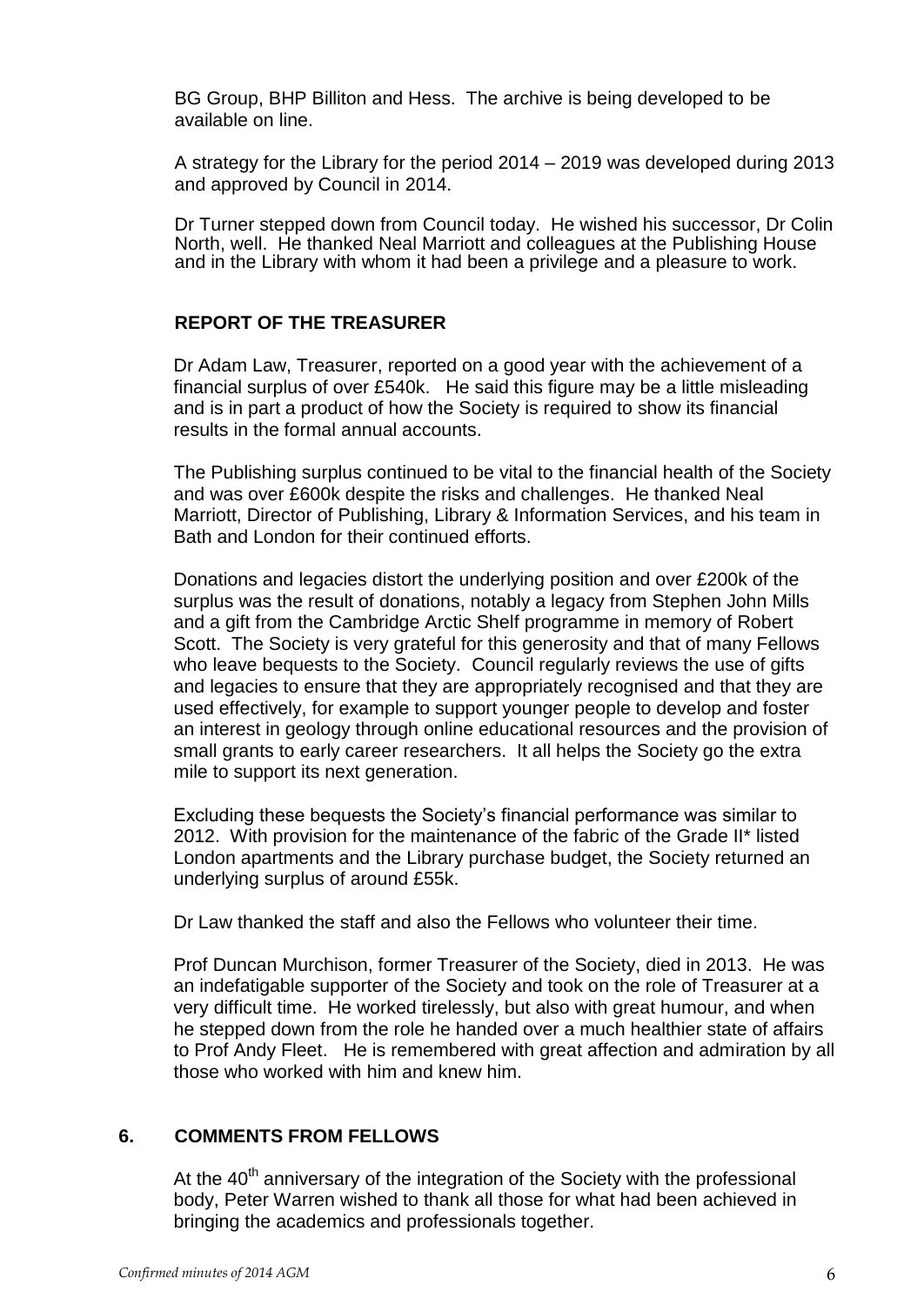Sheila Peacock, also a member of the Royal Astronomical Society, said they are marking their bicentenary in 2020 by establishing an outreach and engagement fund of £1m to support astronomy and geophysics projects. They are looking for partner groups to deliver the agenda. Edmund Nickless said the Society will be pleased to work with the Royal Astronomical Society and conversations have started.

## **7. REPORT OF SCRUTINEERS ON THE BALLOT FOR COUNCIL**

The President called upon the Scrutineers to read their report on the ballot for Council. Thirty-five votes were cast with no abstentions or spoilt papers. The following Fellows were duly elected to Council:

Mrs Natalyn Ala, Mr Mike Armitage, Dr Nigel Cassidy, Prof Neil Chapman, Dr Angela Coe, Mr Jim Coppard, Mr David Cragg, Mrs Jane Dottridge, Mr Chris Eccles, Dr Marie Edmonds, Prof Al Fraser, Mr David Hopkins, Mr David Jones, Dr Adam Law, Prof Alan Lord, Prof David Manning, Dr Brian Marker OBE, Dr Gary Nichols, Prof David Norbury, Dr Colin North, Mr Keith Seymour, Dr Lucy Slater and Mr Michael Young

The ballot for Officers then took place.

## **8. ACCEPTANCE OF THE ANNUAL REPORT AND ACCOUNTS FOR 2013 AND APPROVAL OF THE BUDGET FOR 2014**

Dr Peter Warren proposed acceptance of the accounts for 2013 and the budget for 2014. Mr Ivan Hodgson seconded the motion, which was passed *nem con.*

# **9. FELLOWSHIP SUBSCRIPTIONS FOR 2015**

Following the principles agreed in previous years, Council reviewed the latest estimates of the total costs of Fellowship, and the most recent measures of inflation. These considerations inform rather than dictate the overall percentage increase in fees.

The annual increase in the Consumer Price Index at the end of February 2014 was 1.7%. It was recommended that the fees for 2015 be increased by an average of 1.7% overall on the basis that it is better to make small annual adjustments, given that the subscription income lags behind inflation, rather than risk the possibility of significant future subscription increases to meet the costs of providing Fellowship services.

It was proposed that there should be no increase to the Junior Candidate Fellow and Candidate Fellow fees recognising that they are the future of the Society and we must attract and retain them,

As reported last year, Chartership validation and annual registration fees no longer cover the full cost of providing those services and it was agreed at the Annual General Meeting in 2013 to raise the validation fee incrementally over a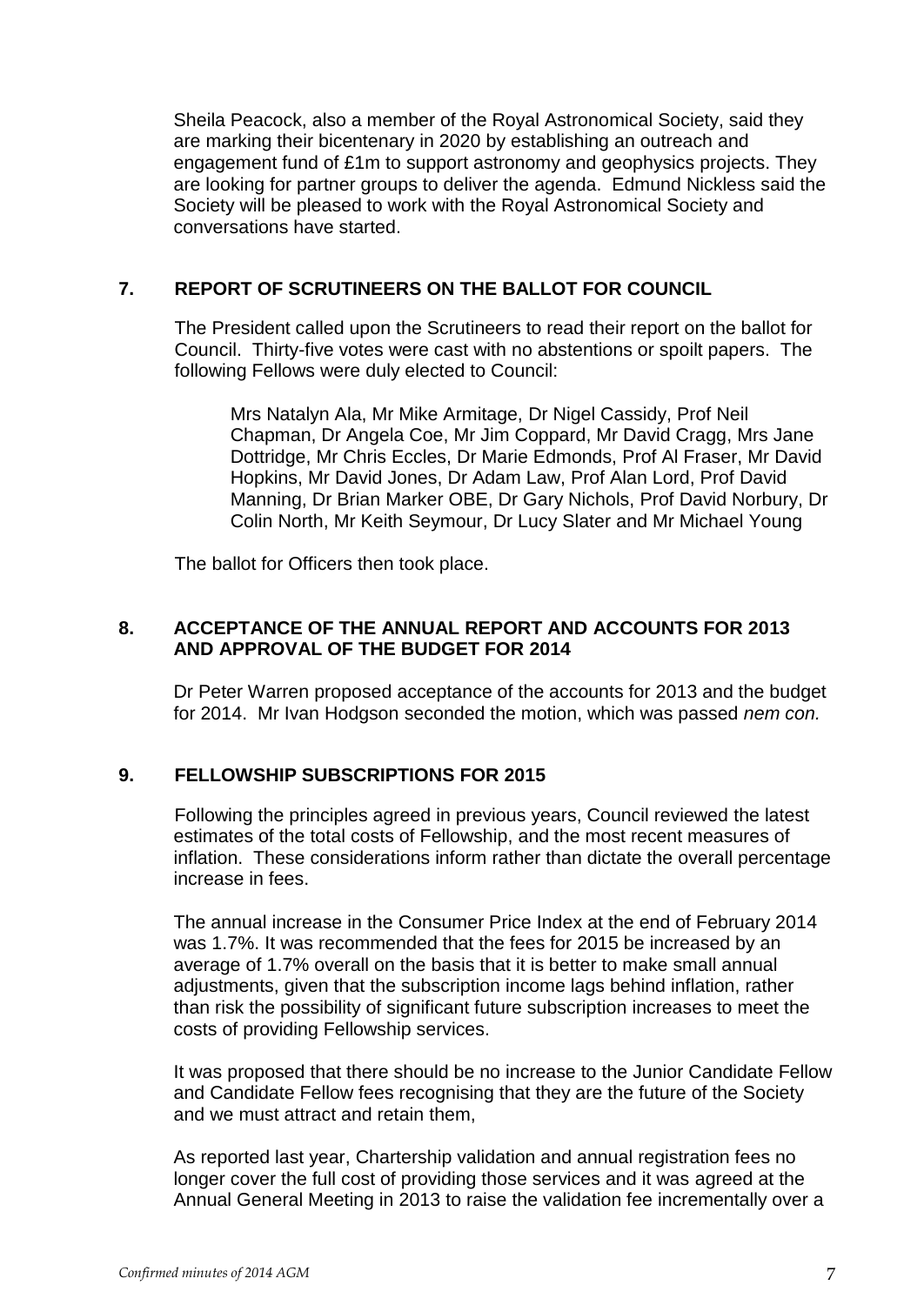three year period to £85 (2014), £95 (2015) and £100 (2016) and the annual registration fee to £35 (2014), £42 (2015) and £48 (2016).

The following subscriptions for 2015 were agreed *nem con*:

| 2015   |
|--------|
| £      |
| 10.00  |
| 15.00  |
| 40.00  |
| 70.00  |
| 130.00 |
| 198.00 |
| 152.00 |
| 99.00  |
| 68.00  |
| 70.00  |
| 28.00  |
| 41.00  |
| 58.00  |
| 42.00  |
| 95.00  |
|        |

#### **10. DEATHS**

Fellows received a list read by the President of those Honorary Fellows and Fellows whose deaths had been reported since the last Annual General Meeting. These names are attached at Annex A.

## **11. APPOINTMENT OF AUDITORS**

BDO Stoy Hayward was re-appointed as the Society's auditors for the coming year.

# **12. REPORT OF SCRUTINEERS ON THE BALLOT FOR OFFICERS**

The President called upon the Scrutineers to read their report on the ballot for Officers. Thirty-eight votes were cast, with no abstentions or spoilt papers. The following were duly elected:

| President                             | <b>Prof David Manning</b> |
|---------------------------------------|---------------------------|
| <b>Vice Presidents</b>                | Mr David Cragg            |
|                                       | Mr David Jones            |
| Treasurer                             | Dr Adam Law               |
| Secretary, Foreign & External Affairs | Prof Alan Lord            |
| <b>Secretaries</b>                    | Mrs Natalyn Ala           |
|                                       | Prof Al Fraser            |
|                                       | Dr Colin North            |

# **13. ANY OTHER BUSINESS**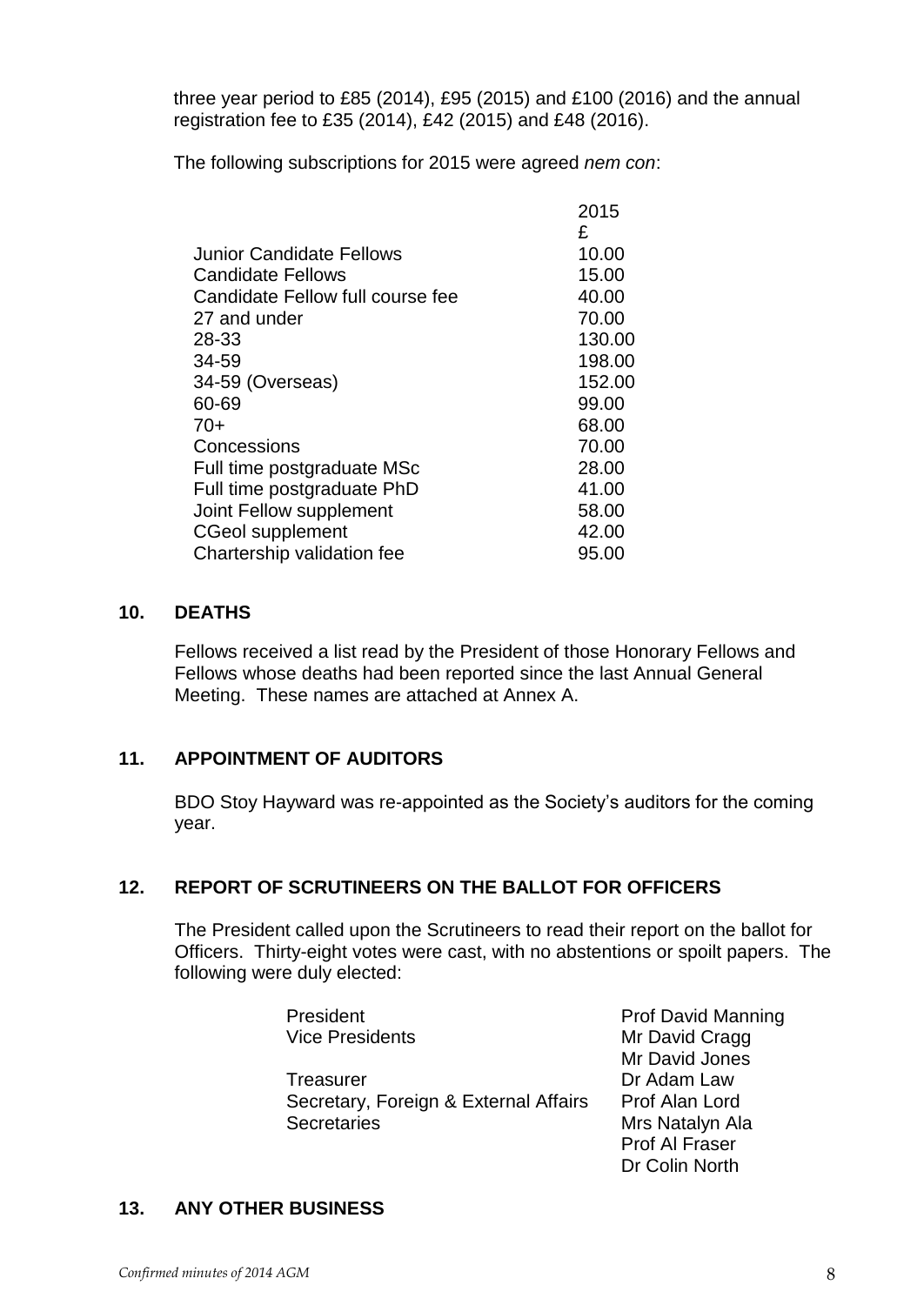There was no other business.

# **14. VOTE OF THANKS**

David Shilston welcomed David Manning as President. He also welcomed the new members of Council and thanked the continuing members of Council.

He thanked the Officers for the enormous amount of work they do.

He thanked the Committees, Specialist Groups, Regional Groups and Joint Associations for their sterling work during the year. He also thanked the Corporate Affiliates, the sponsors of Society events and the organisations who allowed their staff to participate in the committees and activities of the Society.

He thanked the retiring members of Council for their diligence and hard work during their terms of office. Retiring members of Council were:

> Prof Rob Butler Mrs Tricia Henton Prof Richard Lisle Dr Jonathan Turner

(Mr David Shilston also retired from Council)

The President thanked the Executive Secretary for his leadership of the staff and through him conveyed his thanks to all the staff. He was grateful to Ted Nield for his speech-writing services.

*(The Annual General Meeting over-ran and there was not an opportunity for Alan Lord, Secretary Foreign & External Affairs – and senior Officer – to thank the outgoing President. Subsequent to the meeting, Prof Lord wrote to David Shilston on behalf of the Society and Council to thank him for his period of service.)*

# **15. DATE OF NEXT ANNUAL GENERAL MEETING**

A provisional date for the next Annual General Meeting of 3 June 2015 was agreed.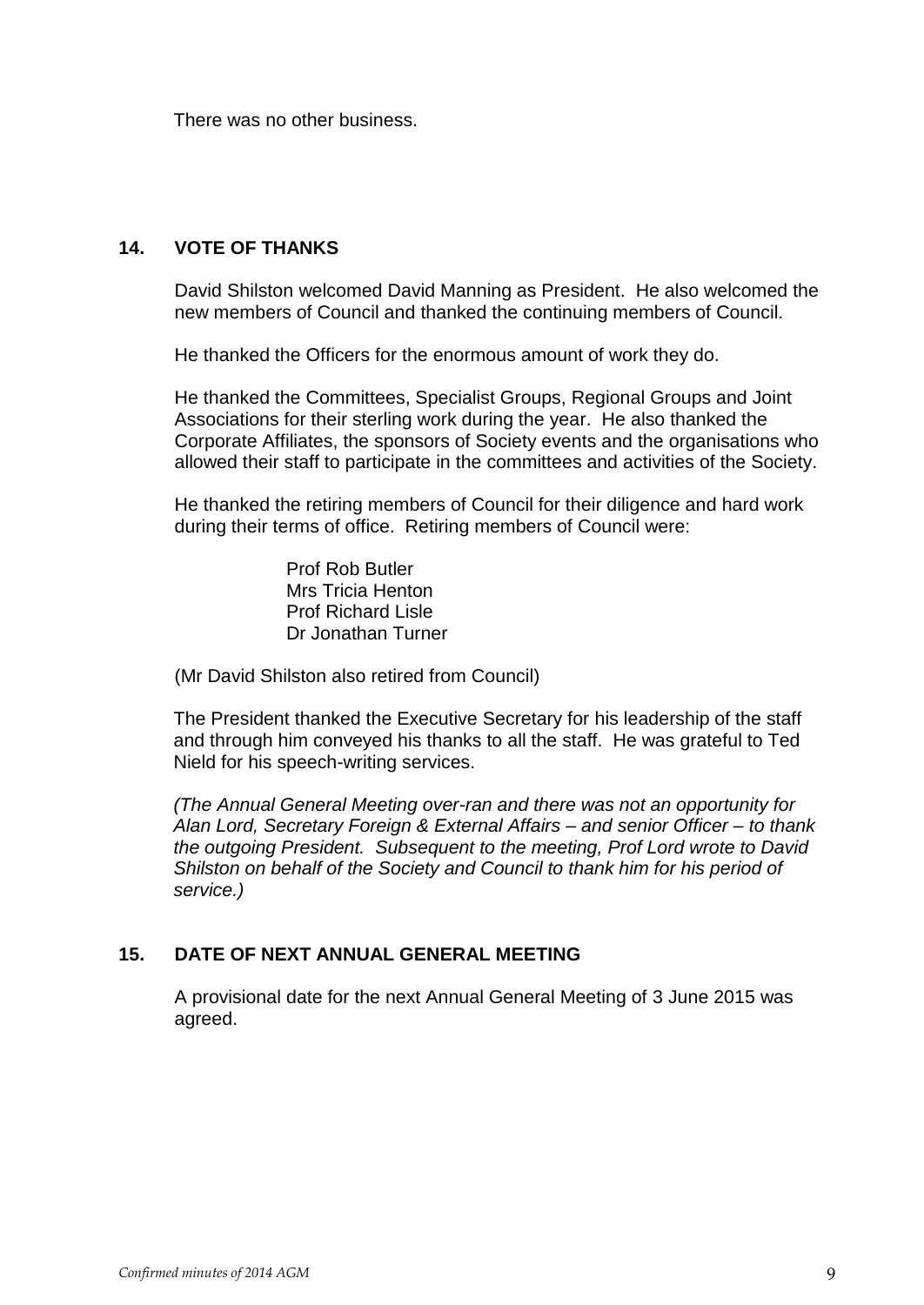Richard John **Aldridge** David Kenneth **Bailey** John **Baker** Frederic Gladstone **Bell** Trevor Terence **Bestow** John Myles **Bowen** Gordon **Chambers** Michael John **Cottrell** John Peter **Crook** Eugene Paul **Daly** John Barry **Dawson** Philip Simon **Doughty** Richard Allen **Downing** Thomas **Fails** Bryan **Fairfax** Edward Howel **Francis** Peter Lovat **Fraser** of Carmyllie David Alfred **Gray** David Henry Thomas **Hammonds** Rosemary Lynn **Hargreaves** Robert Henry **Hoare** David Michael **Hobson** Jonathan David **Holroyd** Neil Frederick Charles **Hudson** John Hewett **Hull** Edward **Irving** Maurice **Jacque** Kenneth Alan **Joysey** Geoffrey Arthur **Kellaway** Norman **Kitz** Robert William O'Brien **Knox** Gaynor Eluned **Leaver** George Gallie **Leckie** Betsy Ann **Little** Gerald Joseph Home **McCall** George Cowie **McCallum** James Matthew **Miller** William Stewart **Moffat** Duncan **Murchison** Stanley Lewis **Page**